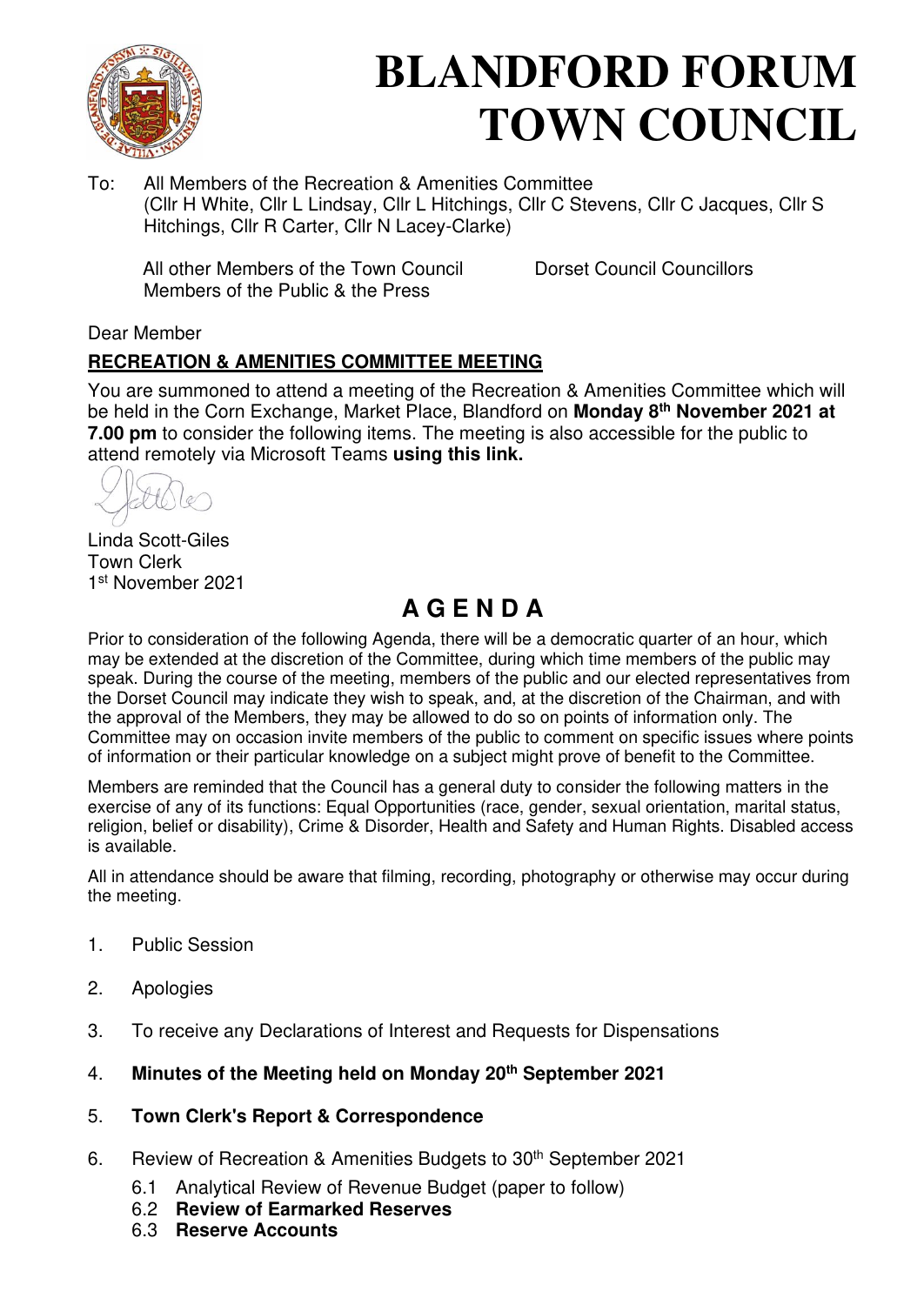- 7. **[To consider a request from the football club for a contribution towards a CCTV](#page-9-0)  [system](#page-9-0)**
- 8. **[Report by Operations Manager September 2021](#page-9-0) – November 2021**
- 9. **[Consideration of the proposed budget for the financial year 2022/2023 and](#page-12-0)  [recommendation to Finance & Staffing Committee meeting](#page-12-0)**
	- 9.1 Revenue Budget (paper to follow)
	- 9.2 **[Earmarked Reserves](#page-3-0)** (see 6.2)
	- 9.3 **[Reserve Accounts](#page-8-0)** (see 6.3)

**Minutes of the Town Council and Committee meetings are available from Blandford Library, the Town Clerk's Office and at [www.blandfordforum-tc.gov.uk.](http://www.blandfordforum-tc.gov.uk/)** 

# **DATES OF FUTURE MEETINGS**<br>15<sup>th</sup> November Town & Gene

Town & General Purposes Committee 22<sup>nd</sup> November Town Council Meeting 29<sup>th</sup> November Corn Exchange Meeting











**Tel: 01258 454500 • Fax: 01258 454432 Email: admin@blandfordforum-tc.gov.uk [www.blandfordforum-tc.gov.uk](http://www.blandfordforum-tc.gov.uk/)**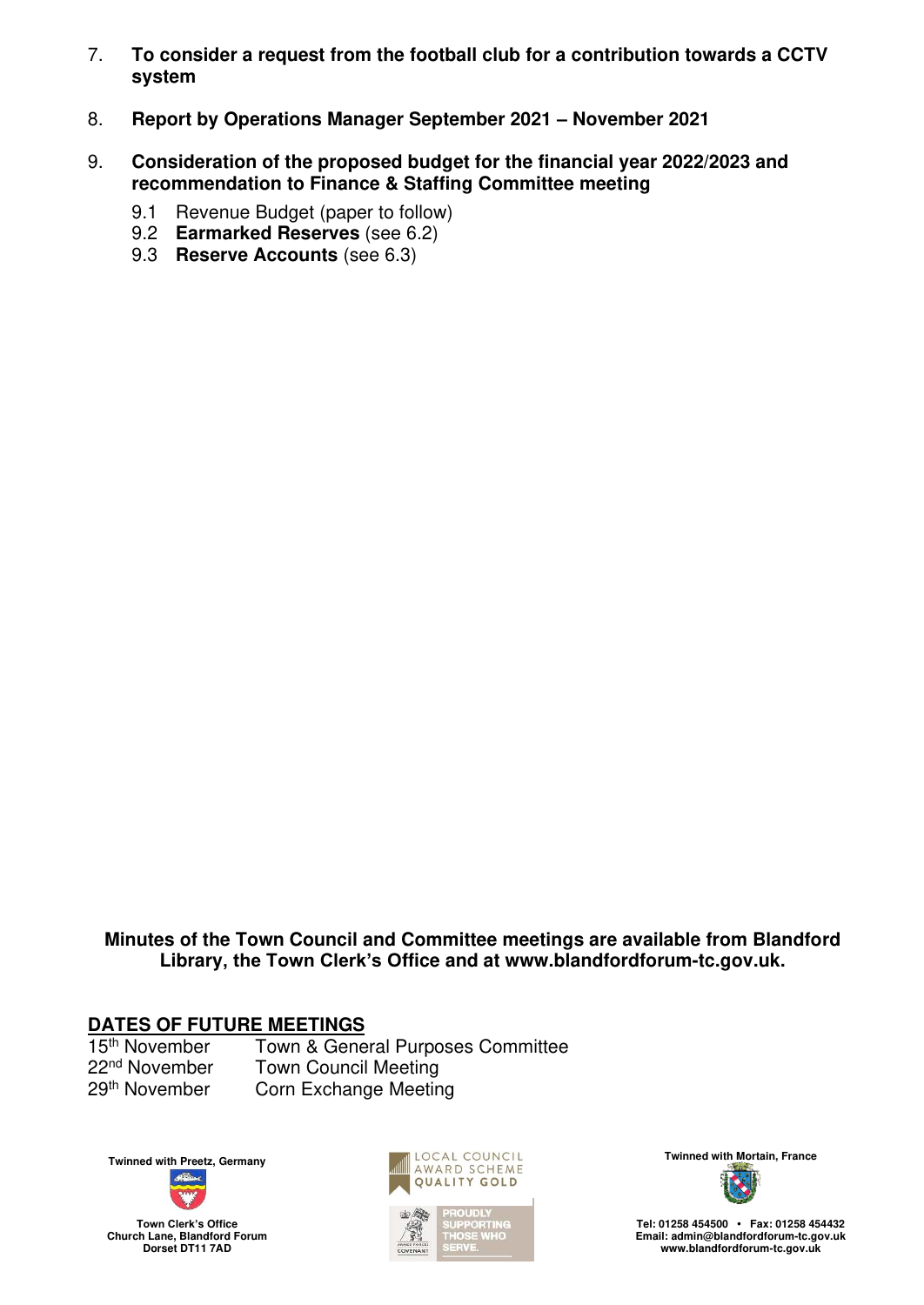#### **Town Clerk's Report & Correspondence**

<span id="page-2-0"></span>Yoga at Woodhouse Gardens – In September a regular hirer was unable to get into the Woodhouse Gardens pavilion for her evening session. She did ring the Caretaker number a couple of times at 6.20pm but it was not answered. At 7pm the Caretaker called the number and apologised that the mobile had been left on charge and explained that the hall had been left open ready for them, but it seems the previous hirer may have locked it when they left. The hirer went home at 7pm and lost that night's takings and hall hire. This was discussed between the Bookings Receptionist and the Town Clerk and it was agreed that the hirer could have one month's free hire in lieu of the evening session being paid for, but not able to be used, and a further three free hires in lieu of her loss of takings.

Surfacing at Park Road – The surfacing at Park Road Play Area is becoming unsafe. The Operations Manager obtained a quote from a contractor, which totals £1,443.00+VAT and there is a balance of £9,265.21 in Park Road Accruals. This would usually be taken to R&A for approval but due to the urgent nature of the works, approval was sought from the Committee Chairman prior to placing the order.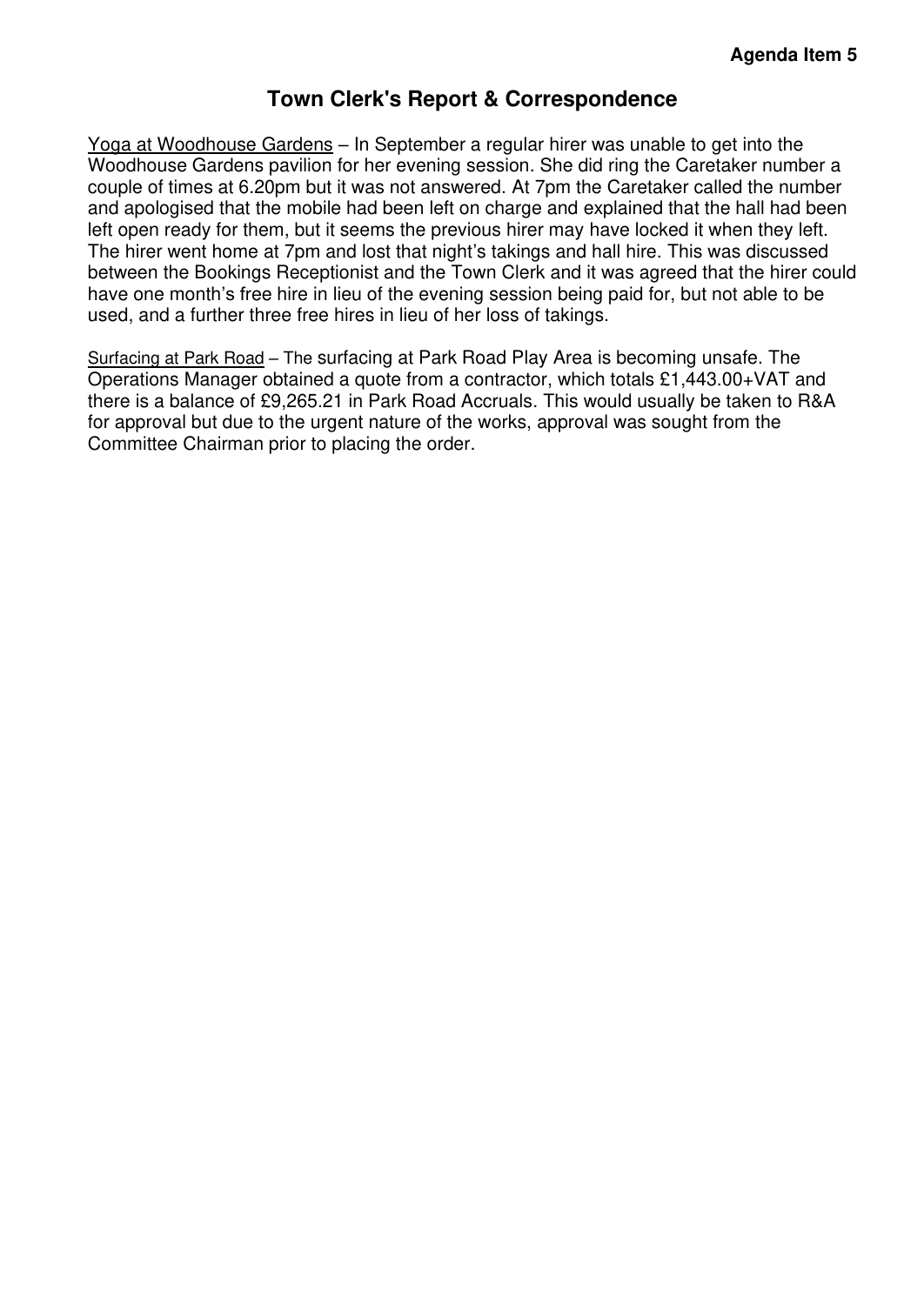## **Review of Earmarked Reserves to 28th October 2021**

<span id="page-3-0"></span>

|       |                                                                         | <b>Balance</b><br>as at<br>31/3/21 | Income &<br><b>Transfer of</b><br>funds |     | <b>Budget</b><br>2021/22 | <b>Total</b><br><b>Reserves</b> | <b>Spend YTD</b> |     | <b>Committed</b><br><b>YTD</b> | <b>Current</b><br><b>Balance</b> | <b>Proposed</b><br>budget<br>for<br>2022/23 |
|-------|-------------------------------------------------------------------------|------------------------------------|-----------------------------------------|-----|--------------------------|---------------------------------|------------------|-----|--------------------------------|----------------------------------|---------------------------------------------|
| 1050  | <b>Allotment</b>                                                        | 4,805                              | $\mathbf{0}$                            | (1) |                          | 4,805                           | 10,981           | (1) |                                | $-6,176$                         | $\mathbf{0}$                                |
| 10510 | B/Heights Phase 1 - POS - S106                                          | 74,836                             | 249                                     | (1) |                          | 75,085                          | 4,083            | (2) |                                | 71,002                           | $\overline{0}$                              |
| 10520 | B/Heights Phase 2 - POS - S106                                          | 38,552                             | 147                                     | (1) |                          | 38,700                          | 4,097            | (3) |                                | 34,603                           | $\overline{0}$                              |
| 10521 | <b>B/Heights Phase 2 - Playarea Maint - S106</b>                        | 56,569                             | 198                                     | (1) |                          | 56,767                          | 5,101            | (4) |                                | 51,666                           | $\overline{0}$                              |
| 10522 | <b>B/Heights Phase 2 - Playarea Capital - S106</b>                      | $\mathbf{0}$                       |                                         |     |                          | $\mathbf 0$                     |                  |     |                                | $\mathbf 0$                      | $\overline{0}$                              |
| 10530 | B/Heights Phase 3A -POS - AREA 1 (20 years)<br>$-$ S106                 | 13,383                             | 39                                      | (1) |                          | 13,422                          | 90               | (6) |                                | 13,332                           | $\overline{0}$                              |
| 10531 | B/Heights Phase 3A -POS - AREA 2 (20 years)<br>$-5106$                  | 51,161                             | 148                                     | (1) |                          | 51,309                          | 342              | (7) |                                | 50,967                           | $\overline{0}$                              |
| 10532 | B/Heights Phase 3A - POS - AREA 3 (20 years)<br>$- S106$                | 57,662                             | 167                                     | (1) |                          | 57,829                          | 386              | (8) |                                | 57,443                           | $\mathbf 0$                                 |
| 10533 | B/Heights Phase 3A - POS - AREA 4 (20 years)<br>$- S106$                | 24,578                             | 71                                      | (1) |                          | 24,648                          | 164              | (9) |                                | 24,484                           | $\mathbf{0}$                                |
| 10534 | B/Heights Phase 3A -COM SUM - LAP (2O<br><b>years</b> ) - S106          | 34,798                             | 102                                     | (1) |                          | 34,900                          | $\mathbf{0}$     |     |                                | 34,900                           | $\overline{0}$                              |
| 10535 | B/Heights Phase 3A -COM SUM - LEAP (2O<br>years) - S106                 | 171,937                            | 503                                     | (1) |                          | 172,441                         | $\bf{0}$         |     |                                | 172,441                          | $\mathbf 0$                                 |
| 10536 | <b>B/Heights Phase 3A -COM SUM - NEAP (20)</b><br><b>years</b> ) - S106 | 113,128                            | 330                                     | (1) |                          | 113,458                         | $\bf{0}$         |     |                                | 113,458                          | $\bf{0}$                                    |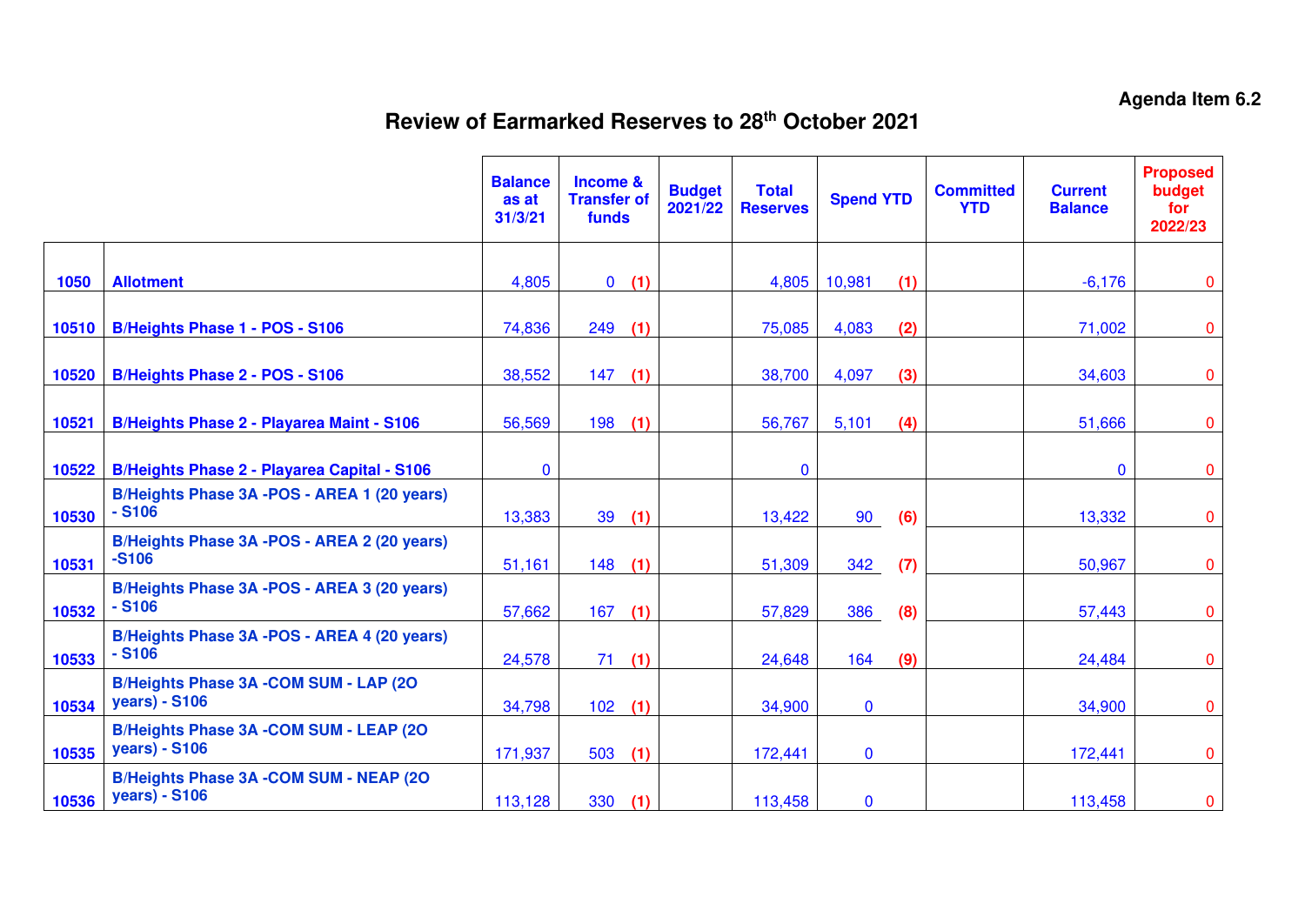| 10537 | <b>B/Heights Phase 3A -CAP SUM - LAP -S106</b>  | 9,978        | (1)<br>1 <sup>1</sup> |              | 9,978       |               |       | 9,978       | $\mathbf{0}$   |
|-------|-------------------------------------------------|--------------|-----------------------|--------------|-------------|---------------|-------|-------------|----------------|
| 10538 | <b>B/Heights Phase 3A -CAP SUM - LEAP -S106</b> | 52,798       | 3(1)                  |              | 52,801      |               |       | 52,801      | $\overline{0}$ |
| 10539 | <b>B/Heights Phase 3A -CAP SUM - NEAP -S106</b> | 116,936      | 8<br>(1)              |              | 116,944     |               |       | 116,944     | $\overline{0}$ |
| 10540 | <b>B/Heights Public Arts - S106</b>             | 13,012       | (1)<br>$\mathbf{0}$   |              | 13,012      |               |       | 13,012      | $\overline{0}$ |
| 1060  | <b>Planned Preventative Maint (PPM)</b>         | 24,505       |                       | 11,000       | 35,505      |               |       | 35,505      | 5,000          |
| 1061  | <b>Cemetery Chapel (PPM)</b>                    | 6,000        |                       | 1,000        | 7,000       |               |       | 7,000       | 1,000          |
| 1062  | <b>Cemetery Workshop (PPM)</b>                  | 8,000        |                       | 1,000        | 9,000       |               |       | 9,000       | 1,000          |
| 1064  | <b>Cemetery Wall</b>                            | 31,654       |                       | $\bf{0}$     | 31,654      |               | 4,800 | 26,854      | $\overline{0}$ |
| 1065  | <b>Disability Discrimination Act (DDA)</b>      | 2,374        |                       | $\mathbf{0}$ | 2,374       |               |       | 2,374       | $\mathbf{0}$   |
| 1067  | <b>Play Area Fencing &amp; Surfacing</b>        | 10,699       |                       | 500          | 11,199      | 1,741<br>(10) |       | 9,458       | 2,000          |
| 1068  | <b>Larksmead Outdoor Fitness</b>                | 1,000        |                       | 500          | 1,500       |               |       | 1,500       | 500            |
| 1069  | <b>Langton Fencing</b>                          | $\mathbf{0}$ |                       | $\mathbf{0}$ | $\mathbf 0$ |               |       | $\mathbf 0$ | $\mathbf{0}$   |
| 1070  | <b>Seat Replacement</b>                         | 1,696        |                       | $\mathbf 0$  | 1,696       |               |       | 1,696       | $\mathbf{0}$   |
| 1071  | <b>Skatefest</b>                                | 2,600        |                       | $\mathbf{0}$ | 2,600       | 225<br>(11)   |       | 2,375       | $\mathbf{0}$   |
| 1075  | <b>Tree Survey &amp; Works (5 Years)</b>        | 8,713        |                       | 3,500        | 12,213      | 1,000<br>(12) |       | 11,213      | 5,000          |
| 1080  | <b>H &amp; S Works Memorials</b>                | 1,163        |                       | 100          | 1,263       |               |       | 1,263       | $\mathbf 0$    |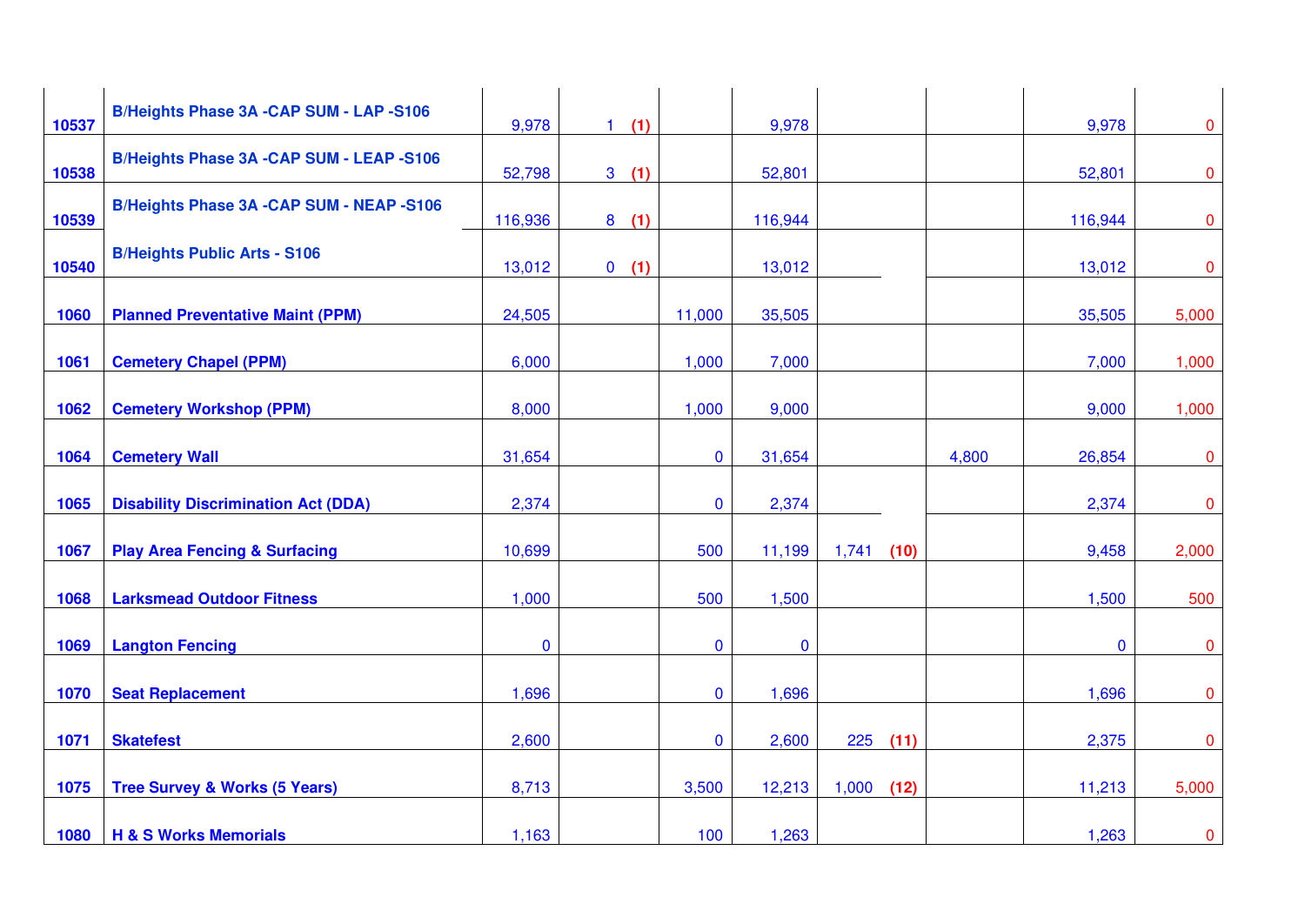| 1090 | <b>Woodhouse Garden Wall Repairs</b> | 20,650  |       | 500    | 21,150         |       | 21,150  | 500    |
|------|--------------------------------------|---------|-------|--------|----------------|-------|---------|--------|
|      |                                      |         |       |        |                |       |         |        |
| 1096 | <b>Contingency</b>                   | 500     |       | 500    | 000,           |       | ,000    | 500    |
|      |                                      |         |       |        |                |       |         |        |
|      |                                      | 953,686 | 1,966 | 18,600 | 974,252 28,210 | 4,800 | 941,242 | 15,500 |

(if Contingency budget is unspent on 31st March 2022 balance will transfer to PPM code 1060)

| (1) | <b>Underground Pipe leak</b>                                              | 630   |        |
|-----|---------------------------------------------------------------------------|-------|--------|
|     | <b>CE Project measured survey</b>                                         | 7,851 |        |
|     | <b>Consultancy fee for CE Mech</b>                                        | 2,500 | 10,981 |
|     |                                                                           |       |        |
| (2) | <b>Staff Wages</b>                                                        | 2,366 |        |
|     | <b>Glenmore Depot Asset Replacement Accrual -</b><br><b>Annual Charge</b> | 879   |        |
|     | <b>SARA - Equipment Maintenance Replacement -</b><br><b>Annual Charge</b> | 254   |        |
|     | Interest accrual                                                          | 585   | 4,083  |
|     |                                                                           |       |        |

| (3) Staff Wages                                   | 2,366 |
|---------------------------------------------------|-------|
| <b>Glenmore Depot Asset Replacement Accrual -</b> |       |
| <b>Annual Charge</b>                              | 1.133 |

#### **Spend Committed**  $\blacksquare$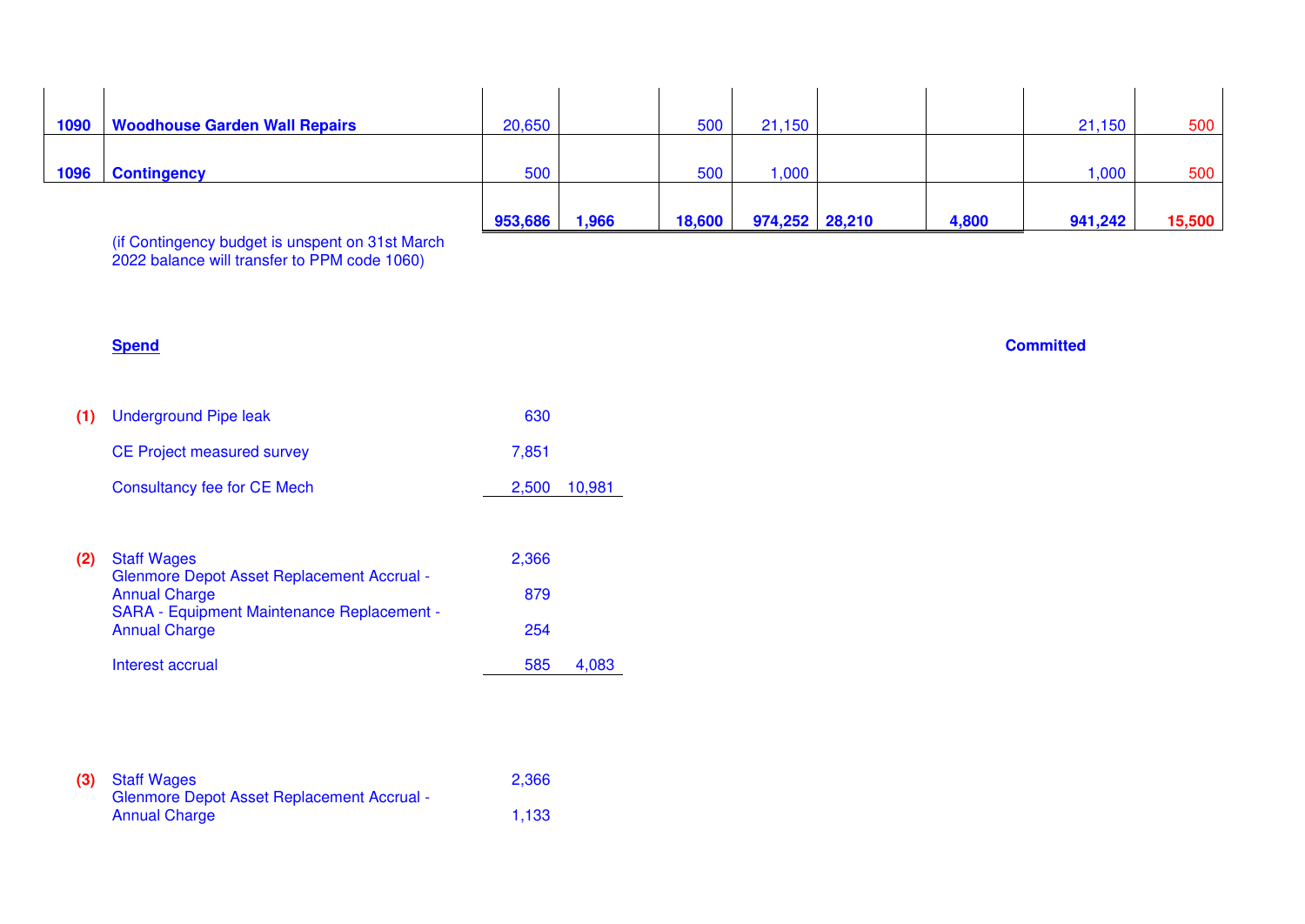|      | SARA - Equipment Maintenance Replacement -<br><b>Annual Charge</b> | 254   |       |
|------|--------------------------------------------------------------------|-------|-------|
|      | Interest accrual                                                   | 344   | 4,097 |
| (4)  | SARA - Play Equipment Replacement - Annual<br>Charge               | 4,926 |       |
|      | ROSPA Annual Inspection Balmer Rd Play Area                        | 80    |       |
|      | <b>Annual Inspection</b>                                           | 96    | 5,101 |
| (6)  | Interest accrual trsfer                                            |       | 90    |
| (7)  | Interest accrual trsfer                                            |       | 342   |
| (8)  | Interest accrual trsfer                                            |       | 386   |
| (9)  | Interest accrual trsfer                                            |       | 164   |
| (10) | Larksmead and Langton Play Area trsfer from<br><b>Reserves</b>     |       | 1,741 |
| (11) | 75 x Flyers SOS                                                    | 25    |       |
|      | 3 x toilet hire                                                    | 117   |       |
|      | 3 x toilet hire                                                    | 83    | 225   |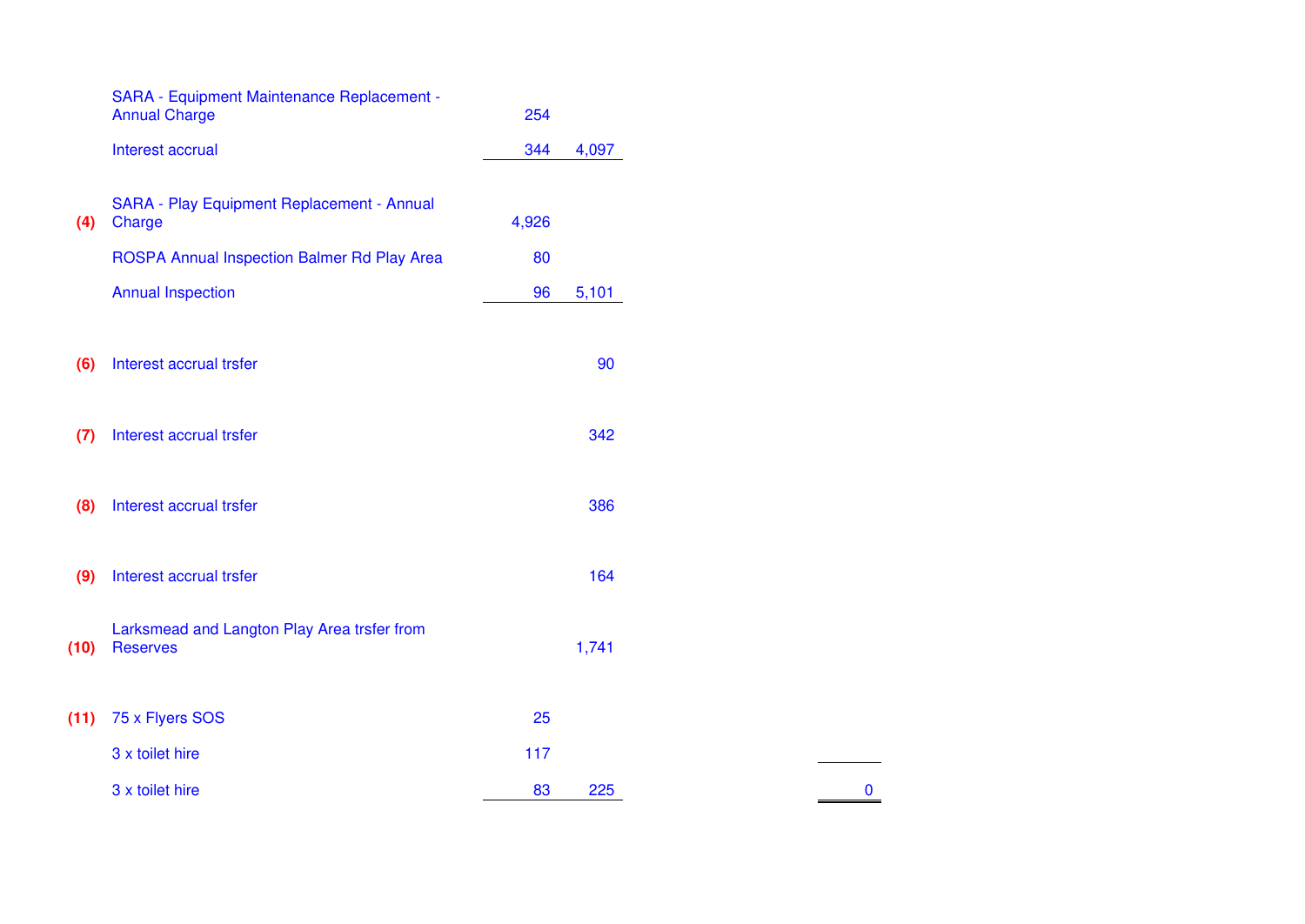**(12)** Astill tree care, 5yr resurvey 1,000

#### **28,210**

|     | <b>Receipts/Transferrals</b>                                |       | <b>Switch of Budgets</b> |      |
|-----|-------------------------------------------------------------|-------|--------------------------|------|
| (1) | Interest up to<br>09/04/20 on POS /<br>COM Sum / CAP<br>Sum | 1,912 | <b>Contingency</b>       | -500 |
|     | Part int from S106<br>for public arts                       | 55    | <b>PPM</b>               | 500  |

1,966

 $\begin{array}{c}\n\hline\n0\n\end{array}$ 

 $\overline{\phantom{a}}$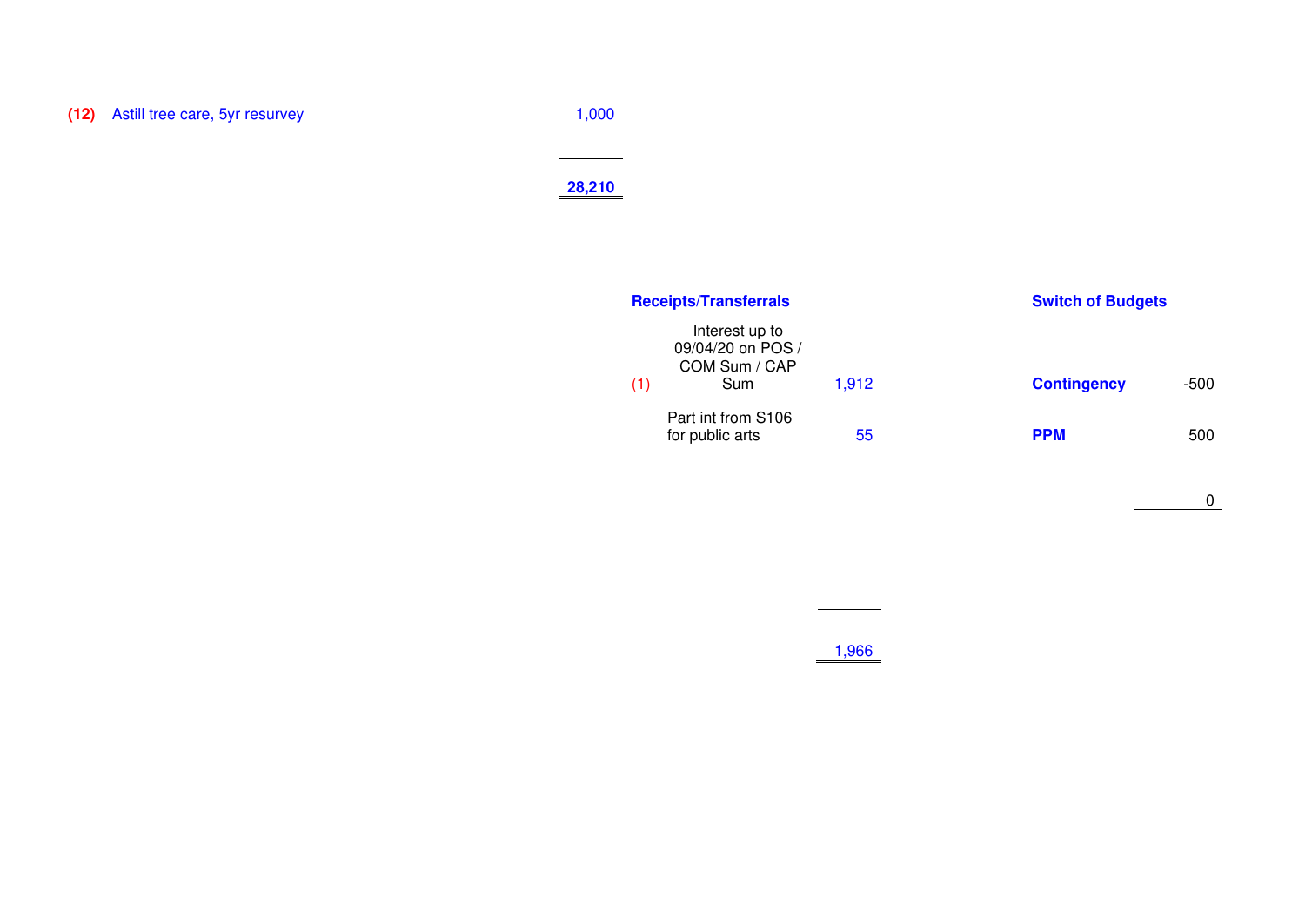#### **Agenda Item 6.3**

### **Reserve Accounts**

<span id="page-8-0"></span>

| Nominal |                                                  | Responsible               |                          |                        |                                                |
|---------|--------------------------------------------------|---------------------------|--------------------------|------------------------|------------------------------------------------|
| Code    | <b>Standard Asset Replacement Accruals</b>       | Committee                 | Balances                 | <b>Committed Funds</b> | Description of Committed Funds                 |
|         |                                                  |                           | £                        | £                      |                                                |
|         |                                                  |                           |                          |                        |                                                |
| 1300    | IΤ                                               | F & S                     | 23,613.49                |                        |                                                |
| 1305    | Skate park                                       | R&A                       | 183,065.58               |                        |                                                |
| 1310    | General Play Equipment                           | R&A                       | 77,865.06                |                        |                                                |
|         |                                                  |                           |                          |                        |                                                |
| 1315    | Maintenance Equipment Replacement                | R&A                       | 13,268.94                |                        |                                                |
| 1320    | Vehicle Replacement                              | R&A                       | 16,258.00                |                        |                                                |
| 1325    | <b>Tractor Replacement</b>                       | R&A                       | 16,701.20                |                        |                                                |
|         |                                                  |                           |                          |                        |                                                |
| 1330    | Mower Replacement                                | R&A                       | 34,546.77                |                        |                                                |
| 1340    | CCTV / ANPR                                      | T&GP                      | 37,130.92 -              | 12,852.20              | £12,852.20 CCTV Cameras                        |
| 1345    | <b>Benches</b>                                   | T/C                       | 12,516.65                |                        |                                                |
|         |                                                  |                           |                          |                        |                                                |
| 1350    | Glenmore Depot                                   | R&A                       | 10,384.93                |                        |                                                |
| 1351    | <b>B/Heights Play Equipment</b>                  | R&A                       | 14,494.28                |                        |                                                |
| 1352    | B/Heights Maintenance Equipment Replacement      | R&A                       | 2,386.62                 |                        |                                                |
|         |                                                  |                           |                          |                        |                                                |
|         |                                                  |                           |                          | 429,380.24             |                                                |
|         | <b>Earmarked Accounts</b>                        |                           |                          |                        |                                                |
|         |                                                  |                           |                          |                        | B/Heights Public Arts Works / £10000 WHG Roof  |
|         | Recreation & Amenities Funds                     | R&A                       | 949,643.78 -             | 5,192.00               | / Tree works                                   |
|         |                                                  |                           |                          |                        |                                                |
|         |                                                  |                           |                          |                        |                                                |
|         |                                                  |                           |                          |                        |                                                |
|         |                                                  |                           |                          |                        | £250 Interpretation board:Langton & Marsh /    |
|         |                                                  |                           |                          |                        | £341 TIC Out & About Booklet                   |
|         | Town & General Purposes Committee                | T & GP                    | 45,340.87 -              | 591.00                 |                                                |
|         |                                                  |                           |                          | 989,201.65             |                                                |
|         | <b>Other Earmarked Accounts</b>                  |                           |                          |                        |                                                |
| 1001    | Earmarked Interest                               | F&S                       |                          |                        |                                                |
|         |                                                  |                           | 4,363.39                 |                        |                                                |
| 1002    | Property Fund Dividend                           | F&S                       | 15, 163.91 -             | 1,392.00               | £1392 - Path around Cricket Club               |
| 1004    |                                                  |                           |                          |                        |                                                |
| 1005    | <b>Election Costs</b>                            | T/C                       | 7,683.70                 |                        |                                                |
|         |                                                  |                           |                          |                        |                                                |
| 1006    | <b>Youth Services</b>                            | T/C                       | 10,726.03                |                        |                                                |
| 1007    | Woodhouse Gardens Wall Rebuild (Moved to R & A)  | R&A                       | $\overline{\phantom{a}}$ |                        |                                                |
| 1008    | High Street Clean Up                             | F&S                       |                          |                        |                                                |
|         |                                                  |                           |                          |                        |                                                |
| 1009    | <b>BFTC Commemoration Group</b>                  | T/C                       | 310.50                   |                        |                                                |
| 1010    | <b>Capital Interest</b>                          | F&S                       | 2,793.86                 |                        |                                                |
|         |                                                  |                           |                          |                        | £4.11 Cricket Club Refurb S106 Monies / £4,608 |
|         |                                                  |                           |                          |                        |                                                |
|         |                                                  |                           |                          |                        | Path around Cricket Club / £1,157.87 Cricket   |
| 1011    | Land North of Bypass / Sport & Recreation        | <b>T/C</b>                | 5,772.98 -               | 5,766.87               | Club refurb                                    |
| 1012    | The Blandford Events Group                       | <b>T/C</b>                | 442.17                   |                        |                                                |
| 1013    | Neighbourhood Plan                               | T/C                       |                          |                        |                                                |
|         |                                                  |                           | 7,043.93 -               | 7,643.93               | <b>Consultancy Fees</b>                        |
| 1015    | Support for Essential Services (Earmarked)       | <b>T/C</b>                | 28,049.00                |                        |                                                |
| 1017    | Woodhouse Garden Re-build                        | <b>T/C</b>                | 19,981.67                |                        |                                                |
|         | Old Bath House / St Peter & St Paul's Churchyard |                           |                          |                        |                                                |
|         |                                                  |                           |                          |                        |                                                |
| 1019    | (Listed Wall & Town Pump                         | T & GP                    | 52,964.49                | ٠                      |                                                |
| 1335    | Civic Regalia                                    | F&S                       | 18,849.84                |                        |                                                |
| 1185    | <b>Pension Deficit</b>                           | F&S                       | 20,000.00                |                        |                                                |
|         |                                                  |                           |                          |                        |                                                |
| 1195    | Improvements to Market Place                     | <b>T/C</b>                | 70,000.00                | $\overline{a}$         |                                                |
|         |                                                  |                           |                          |                        | £1,221.25 C/Exch Maintenance / £1,597.80       |
|         |                                                  |                           |                          |                        | Payroll /£2,932.22 Underspend from Grant       |
|         |                                                  |                           |                          |                        |                                                |
|         |                                                  |                           |                          |                        | Budget 2019/20 / £452 Underspend from Grant    |
|         |                                                  |                           |                          |                        | Budget 2018/19 / £18,699 Underspend from       |
|         |                                                  |                           |                          |                        | Project Manager Salary 2019/20 / £10,000       |
|         |                                                  |                           |                          |                        | Demolition of Toilet Block / £4,300 Supply &   |
|         |                                                  |                           |                          |                        |                                                |
|         |                                                  |                           |                          |                        | Installation of fencing at Park Road / £2,275  |
|         |                                                  |                           |                          |                        | Supply & Install Table Tennis Table at         |
|         |                                                  |                           |                          |                        | Larksmead / F&S 14/12/20 underspend            |
| 1500    | General Reserves                                 | T/C                       | 292.845.65 -             |                        | virements                                      |
|         |                                                  |                           |                          | 38,541.87              |                                                |
|         |                                                  |                           |                          |                        |                                                |
|         |                                                  |                           |                          | 503,646.45             |                                                |
|         | <b>Capital Projects</b>                          |                           |                          |                        |                                                |
|         |                                                  |                           |                          |                        |                                                |
| 1104    | Corn Exchange S106 Funds                         | T/C                       | 83,177.06                |                        |                                                |
|         |                                                  |                           |                          |                        | £6,997.77 committed for Lift Installation -    |
|         |                                                  |                           |                          |                        | Donation from FOTF / £3,665.70 Replacement     |
|         |                                                  |                           |                          |                        | Lantern Lights / £39,696.60 Architect Fees /   |
|         |                                                  |                           |                          |                        |                                                |
|         |                                                  |                           |                          |                        | £1609.60 Corn Exchange Roof / £19,402          |
|         |                                                  |                           |                          |                        | Underspend of Salaries 2017/18 for project     |
|         |                                                  |                           |                          |                        | manager / £17,354.17 Underspend of Salaries    |
|         |                                                  |                           |                          |                        | for 2018/19 for Project Manager / £12,981.60   |
|         |                                                  |                           |                          |                        |                                                |
| 1105    | Corn Exchange                                    | <b>T/C</b>                | 512,817.80 -             | 116,106.49             | Underspend Corn Exch Maint 2019/20             |
| 1110    | Corn Exchange Promotions Group                   | <b>T/C</b>                | 3,091.93                 |                        | Replacement of external notice boards          |
| 1115    | Corn Exchange Project Development                | T/C                       | 69,528.83                |                        |                                                |
|         |                                                  |                           |                          |                        |                                                |
| 1116    | Corn Exchange HLF Stage 1 Matchfunding           | T/C                       | 97,379.97                |                        |                                                |
| 1120    | Corn Exchange & Venues Refurbishment Project     | T/C                       | 79,000.00                |                        |                                                |
| 1122    | Corn Exchange Community Hall S106 Funds          | <b>T/C</b>                | 103,292.81               |                        |                                                |
|         |                                                  |                           |                          |                        |                                                |
| 1125    | Cemetery Field Project                           | R&A                       | $1,000.00 -$             | 1,000.00               | £1000 Maintenance contingency                  |
| 1135    | Railway Arches                                   | T&GP                      | $3,625.56 -$             | 260.00                 |                                                |
| 1175    | CCTV / ANPR - New Equipment                      | T&GP                      | 14, 161.40               |                        |                                                |
|         |                                                  |                           |                          |                        |                                                |
|         |                                                  |                           |                          | 849,708.87             |                                                |
|         |                                                  |                           |                          |                        |                                                |
|         |                                                  |                           |                          |                        |                                                |
|         |                                                  | <b>Total Reserves</b>     |                          | 2,771,937.21           |                                                |
|         |                                                  |                           |                          |                        |                                                |
|         |                                                  |                           |                          |                        |                                                |
|         | Surplus from 2020/21 as at 31/03/2021            |                           |                          | 135,878.81             |                                                |
|         |                                                  |                           |                          |                        |                                                |
|         |                                                  | <b>Total Available in</b> |                          |                        |                                                |
|         |                                                  | <b>Reserves</b>           |                          |                        |                                                |
|         |                                                  |                           |                          | 2,907,816.02           |                                                |
|         |                                                  |                           |                          |                        |                                                |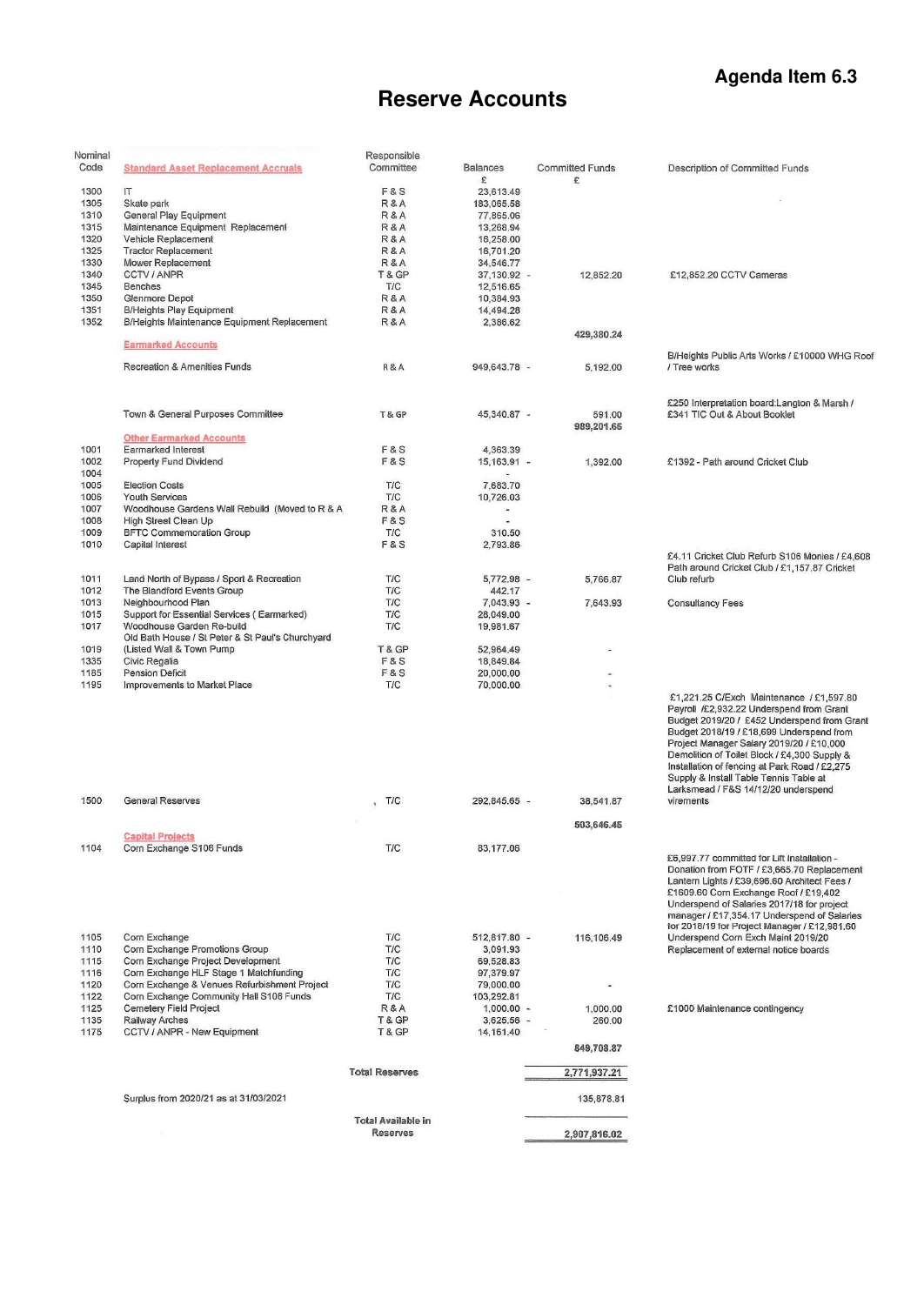### <span id="page-9-0"></span>**To consider a request from the football club for a contribution towards a CCTV system**

#### **Report**

I have been contacted by Blandford United Football Club to in regard to installing CCTV at the football club house.

They are looking at installing 8 cameras in and around the building so that they have full coverage of anything happening on a match day and outside of the hours that the pavilion is in use. They are hoping that this will give the building 24/7 security. They also intend to have the internet installed in the clubhouse which will enable them to access then system via the app for a quick response to any issues.

They have been quoted around £1800 for a full installation and would like to know if the Town Council would be able to offer any financial contribution towards the cost.

There is no specific budget for this, but any contribution could come from General reserves.

#### **Recommendation**

It is recommended that councillors decide if they wish to contribute towards the system, how much they would like to contribute and what budget line to use.

Jon Goodenough Operations Manager 4th October 2021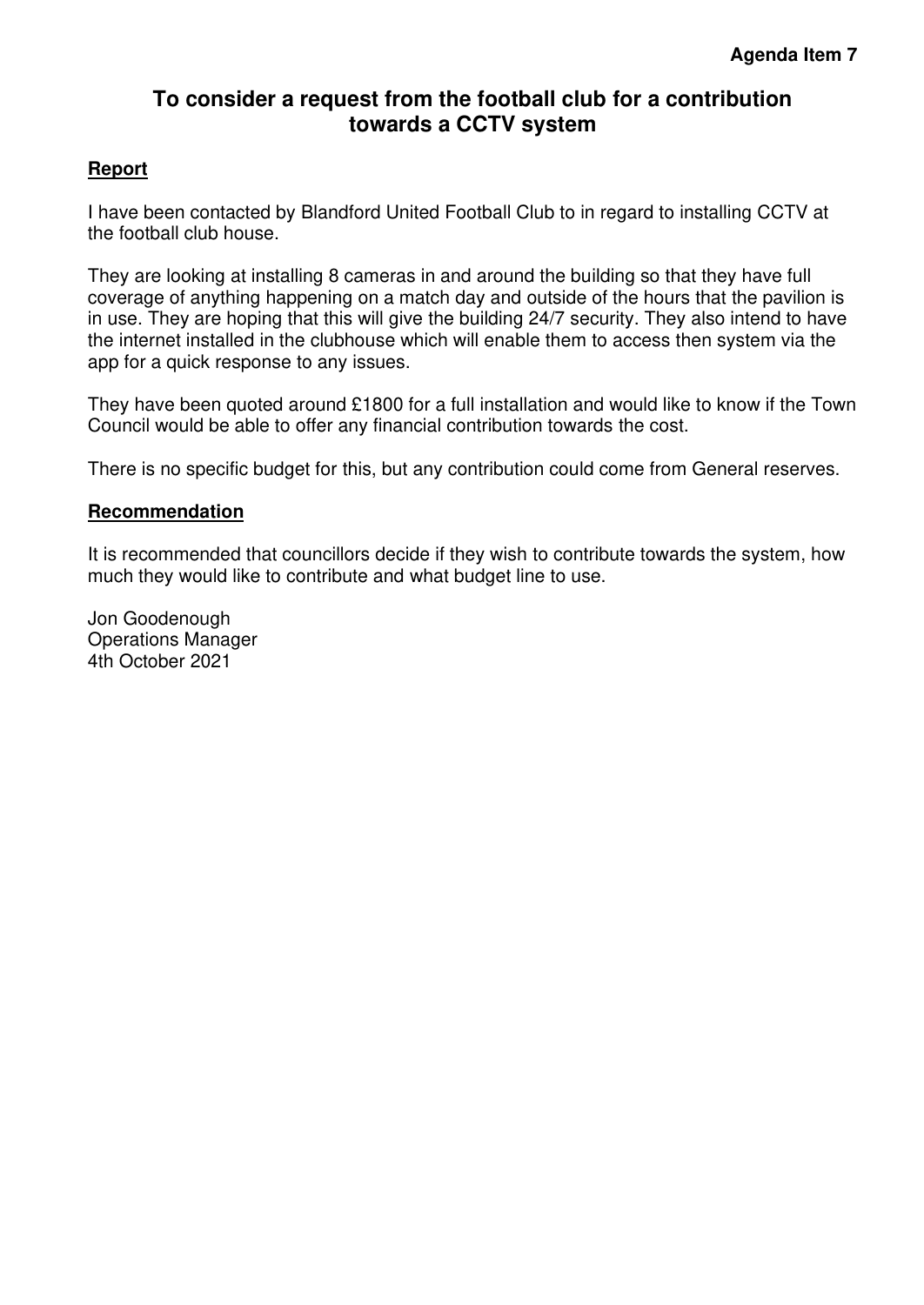#### **Report by Operations Manager September 2021 – November 2021**

#### **STAFFING**

All staff passed their Manual Handling course.

1 member of staff passed their IOSH training in Health and Safety.

1 member of staff passed an asbestos awareness course.

2 members of staff attended an IOSH directing safely course

#### **CORN EXCHANGE**

The Façade lighting is proving popular with residents and has received positive feedback.

#### **PARK ROAD**

Winter renovations have taken place on the cricket square by staff. The football pitch and cricket outfield has been weed killed.

#### **TOWN**

The summer planters have been removed and the winter bedding is going in.

#### **TREES**

The tree survey has been completed and a works list has been drawn up for the Autumn/Winter. 1 tree at Park Road needs felling.

#### **CEMETERY**

The Cemetery remains busy as usual.

#### **SKATE PARK**

Phase two works should commence at the Skate Park Shortly

#### **PUBLIC TOILETS**

Rough sleeping and drugs use continue despite staff locking the toilets at night, the Police have been made aware of this situation. The light has been repaired in unit 1. If the toilets are going to remain open then investment will be needed in the near future to keep them running as the handwash units in particular will require replacement.

#### **BADBURY HEIGHTS**

We have continued to maintain our areas at Badbury Heights although the areas still being looked after by the developer are not being cut regularly.

#### **ALLOTMENTS**

Negotiations with the landowner continue regarding the potential move of the allotments to a new site.

#### **HEALTH AND SAFETY**

Legionella testing has been carried out at all venues. Alarms and emergency lighting have been serviced. Asbestos survey (Quarterly)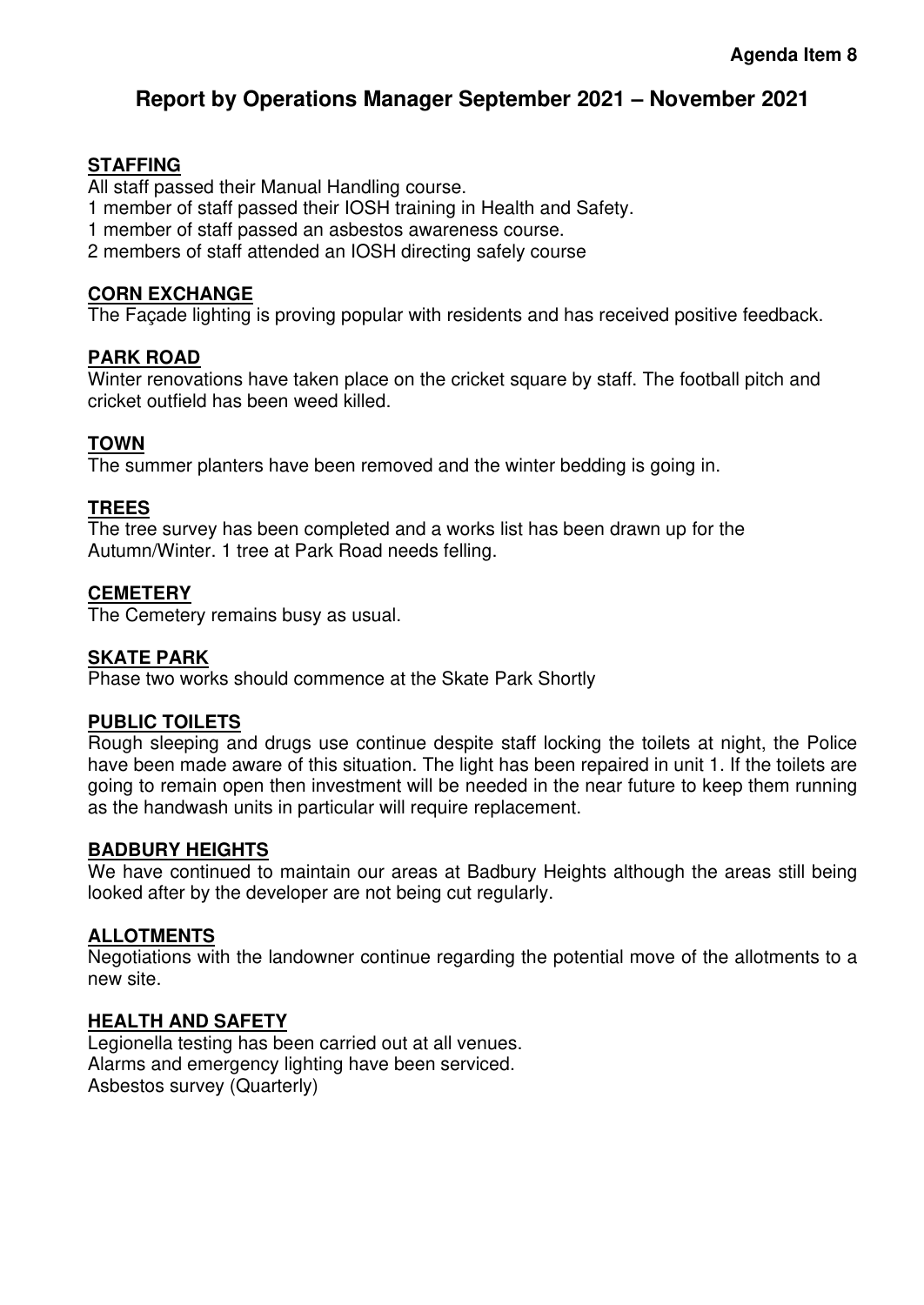### **VANDALISM September 2021-November 2021**

| <b>Date</b><br>30 Sept | Location<br><b>Marsh and Ham Toilets</b> | <b>Remarks</b><br>Light damaged |
|------------------------|------------------------------------------|---------------------------------|
| 3 Oct                  | <b>Railway Arches</b>                    | <b>Broken Glass</b>             |
| 4 Oct                  | <b>Skate Park</b>                        | <b>Broken Glass</b>             |
| 10 Oct                 | <b>Skate Park</b>                        | <b>Broken Glass</b>             |
| 18 Oct                 | <b>Railway Arches</b>                    | <b>Broken Glass</b>             |
| 21 Oct                 | <b>Skate Park</b>                        | <b>Broken Glass</b>             |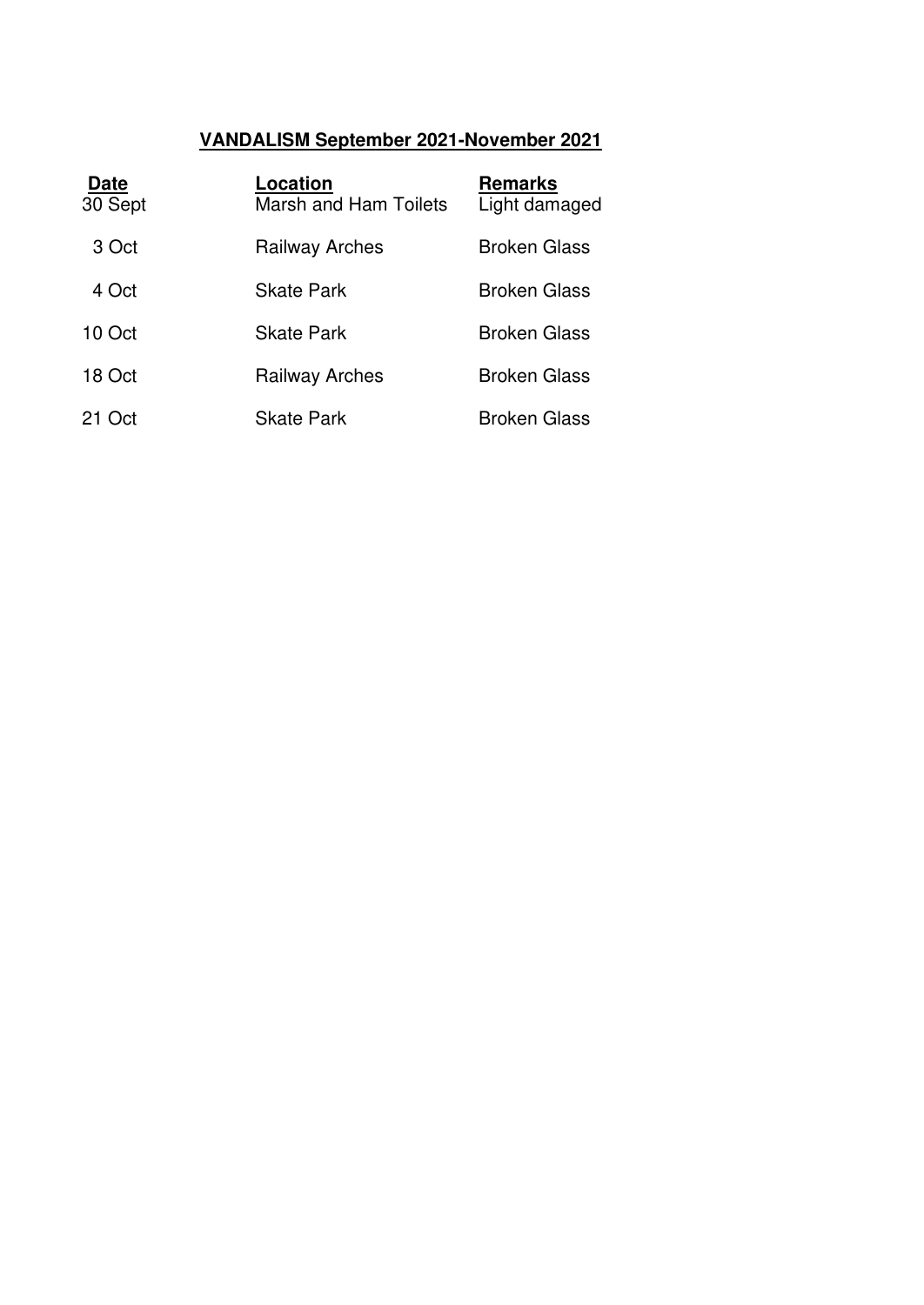#### <span id="page-12-0"></span>**Consideration of the proposed budget for the year 2022/2023 and recommendation to Finance & Staffing Committee meeting**

#### **R&A Earmarked Reserves**

Please note that this information is a result of officers' discussions and is merely intended to help the Committee reach its decisions. No suggestions for new projects have been received from Councillors, which was discussed at the meeting held on 20th September 2021.

#### 1050 Allotment – £0

#### 10510-10540 Badbury Heights – s106 monies

Councillors will note that there has been some expenditure, however it has been minimal this year.

The S106 monies for Persimmon POS phase 1 is to be spent over 20 years, S106 monies for POS phase 2 is to be spend over 10 years. S106 monies for Phase 2 commuted sum is to be spent over 10 years. Persimmon S106 monies have their own budget and are not included in the precept monies.

Staff wages / SARA on equipment maintenance, SARA for Glenmore depot , POS and capital commuted sums for Phase 1 & Phase 2 are included in the Persimmon budget. The RFO calculates how much is required each year, so that the funds last the period that they are to be spent in.

Once the period has exceeded as to when the s106 monies are due to be spent, the Town Council will have to fund all the costs through the precept.

#### 1060 Planned Preventative Maintenance – £5,000

This budget line is used for a variety of unanticipated building/maintenance costs, and we are also accruing to replace the old roof at Woodhouse Gardens pavilion. However, due to low expenditure during 2021/22 to date, it is recommended that only £5,000 is added to the budget this year. Please also see Contingency below.

#### 1061 Cemetery Chapel – £1,000 & 1062 Cemetery Workshop – £1,000

These budget lines were introduced nine years ago to gradually build up a sufficient budget for carrying out the repointing works raised by the PPM condition survey to the exterior of the Chapel and the Workshop. It is recommended that the budget is continued at £1,000 for each building, due to the nature of the buildings and especially now they have been listed.

#### 1064 Cemetery Wall – £0

It is not recommended that additional funds are raised for this budget line, although this will need to be retained for future works as this is now listed and therefore not only applies to the boundary wall with Davis Gardens but the whole of the wall enclosing the cemetery.

#### 1065 DDA – £0

Due to the lack of expenditure carried out this year and no large projects being scheduled it is recommended that no additional funds are included in the budget. Situations do change at all venues depending on usage, and we would want to make our venues as accessible as possible, but we do have the PPM budget, which could be used as a back-up if required.

#### 1067 Play Area Fencing & Surfacing – £2,000

As issues tend to arise, particularly with the surfacing, and both fencing and surfacing are expensive items, it is recommended that £2,000 is included in the budget.